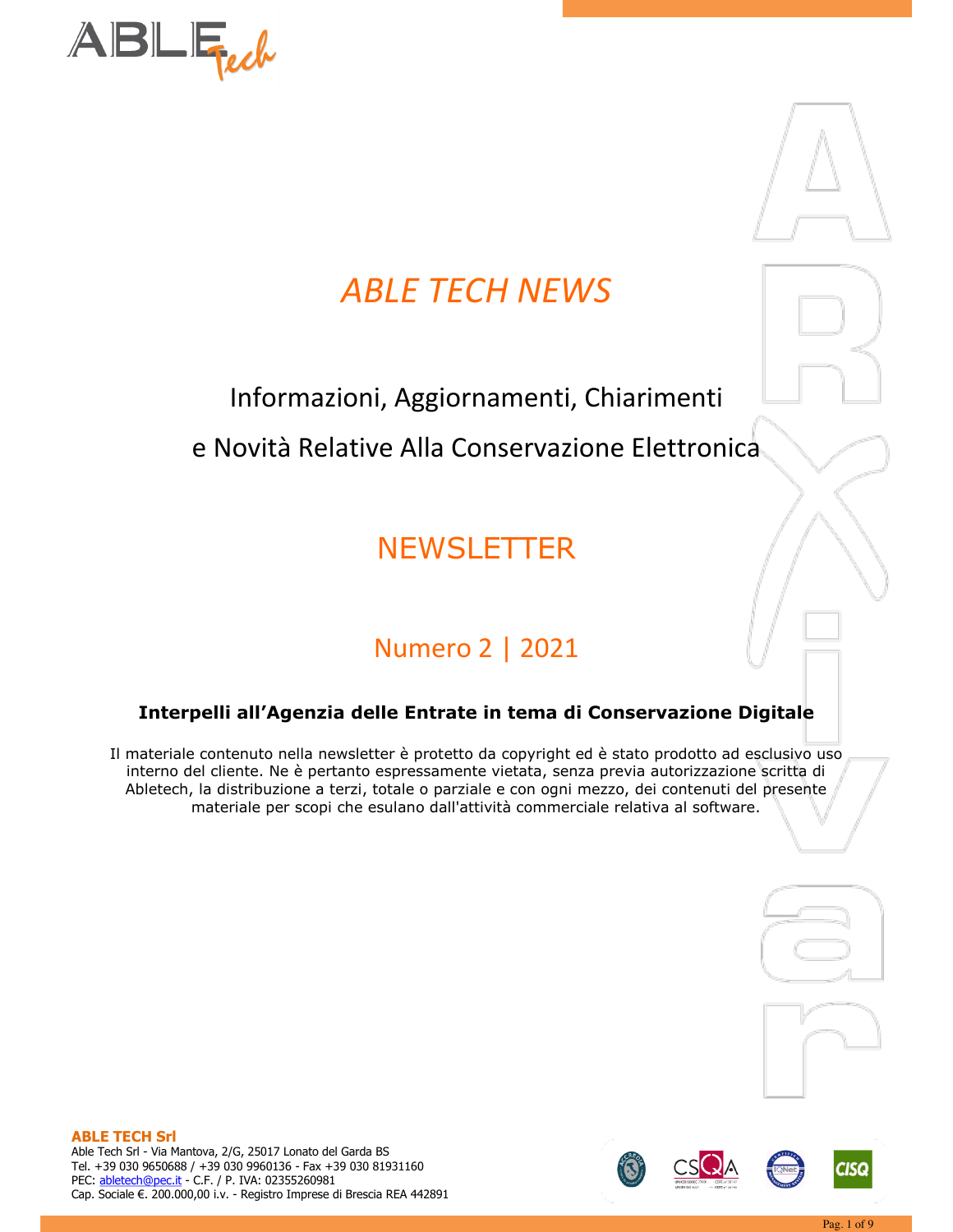

Riportiamo in questa edizione della Newsletter le sostanziali conferme fornite dall'Agenzia delle Entrate in tema di conservazione digitale dei documenti fiscalmente rilevanti.

Le indicazioni dell'Agenzia convalidano quanto già espresso in precedenti Newsletter, come la N. 2 del 01/04/2020, sugli obblighi di conservazione dei registri contabili e sulle tempistiche per i soggetti con periodo d'imposta non coincidente con l'anno solare.

# 1. Risposta N. 236 ad Interpello su "Tenuta e conservazione dei documenti informatici fiscalmente rilevanti"

L'istanza è stata sottoposta all'Agenzia da una società che fino all'anno 2019, ha effettuato la conservazione elettronica di:

- Fatture Clienti (analogiche ante 2019 ed elettroniche dal 01/01/19);
- Fatture Fornitori (analogiche ante 2019 e sia analogiche che elettroniche dal 01/01/19);
- Registri IVA;
- Liquidazioni IVA;
- Registro dei beni ammortizzabili;
- Libro di magazzino;
- Libro giornale».

Alla luce dei successivi interventi normativi, l'istante, «per le famiglie di documenti sottoelencati [ossia, registri e liquidazioni IVA, registro dei beni ammortizzabili, libro di magazzino e libro giornale, ndr.] riferiti all'anno solare 2020 e successivi, intenderebbe implementare le proprie procedure interne utilizzando le semplificazioni amministrative introdotte con l'art.12-octies del D.L. n. 34 del 2019, procedendo come ivi previsto e quindi tenendo aggiornati e memorizzati i propri dati e registri contabili sul propri sistemi elettronici e negli archivi residenti sul proprio software gestionale, e procedendo alla stampa dei sottoindicati documenti quando e se perverrà la richiesta degli organi di controllo.

La società, quindi, non procederebbe alla conservazione sostitutiva tramite apposizione di marcatura temporale e firma digitale, ma garantirebbe (con procedura scadenzata di backup), in sede di controlli ed ispezioni, che i documenti/registri sottoindicati risultino e vengano stampati contestualmente alla richiesta avanzata dagli organi competenti ed in loro presenza».

Tenuto conto di quanto sopra, l'istante chiede se «possa ritenere che, al fine di rendere effettivamente operativa l'apprezzata semplificazione amministrativa introdotta dall'art.12+ octies del D.L. n. 34 del 2019, la tenuta dei registri contabili su sistemi elettronici (come descritti nel corso del presente interpello), senza procedere alla conservazione

### **ABLE TECH Srl**

Able Tech Srl - Via Mantova, 2/G, 25017 Lonato del Garda BS Tel. +39 030 9650688 / +39 030 9960136 - Fax +39 030 81931160 PEC: abletech@pec.it - C.F. / P. IVA: 02355260981 Cap. Sociale €. 200.000,00 i.v. - Registro Imprese di Brescia REA 442891

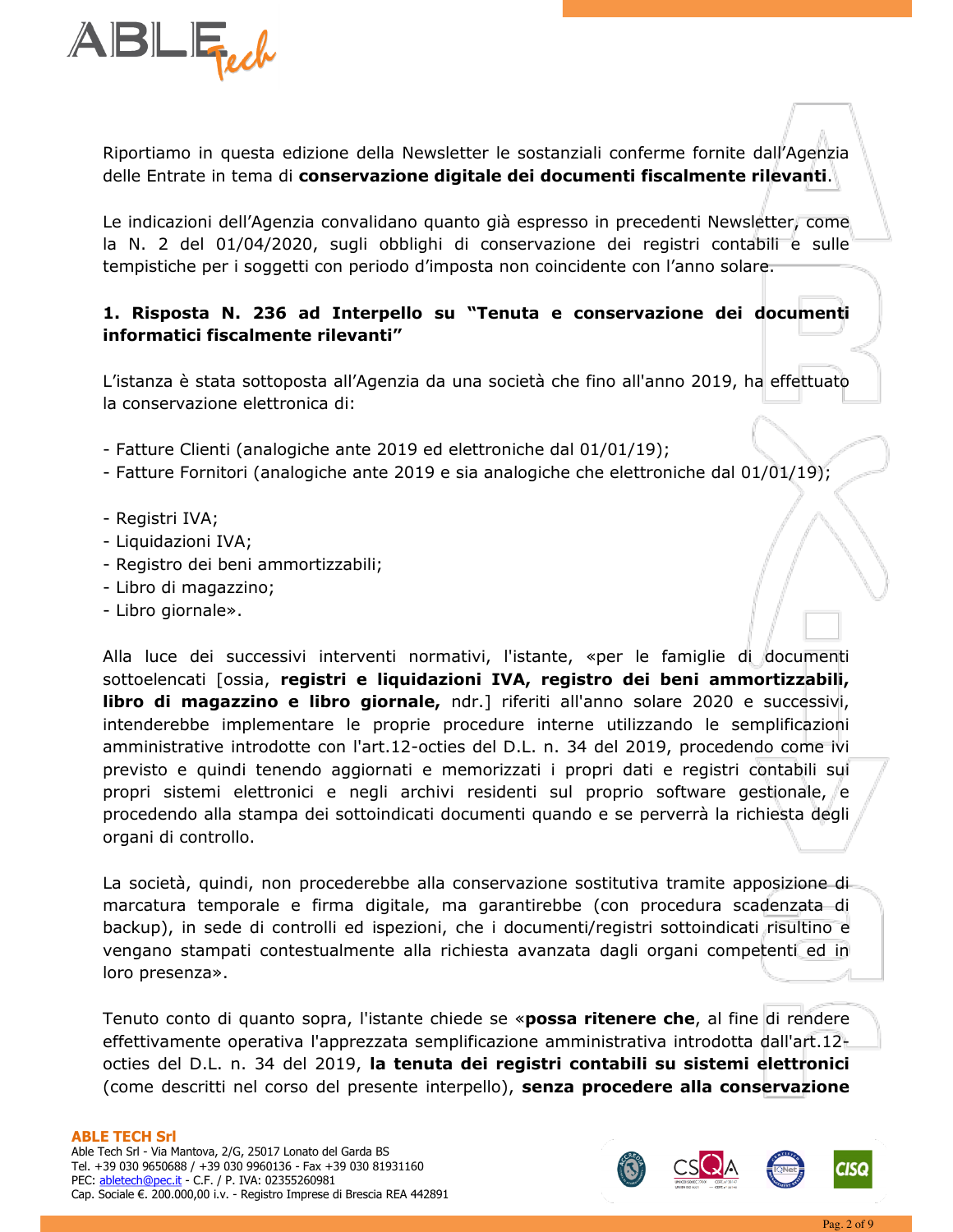

sostitutiva degli stessi a norma di legge (e quindi senza l'apposizione della marca temporale e della firma digitale sui predetti documenti), risulti un comportamento a norma sia dal punto di vista civilistico (art. 2215/2220 c.c.) oltre che tributario.

Inoltre in caso di applicazione delle disposizioni ex art.12-octies del D.L. n. 34 del 2019 per quei registri per i quali è previsto l'assolvimento dell'imposta di bollo, si chiede quali delleattuali modalità di assolvimento dell'imposta sia da considerarsi corretta (pagamento tramite modello F23 in funzione del numero di pagine, apposizione di contrassegno o pagamento tramite F24 sulla base del numero di registrazioni)».

La società in sintesi, ritiene di poter formare con il proprio software contabile e conservare nei propri archivi elettronici (già messi a disposizione dal propriosoftware di gestione dei processi aziendali) i libri ed i registri sopra elencati senza effettuare la conservazione sostitutiva degli stessi come prevista dalla legge e quindi senza apporre la marcatura temporale e la firma digitale. In ogni caso, sarà garantito che in sede di controlli ed ispezioni, tali libri e registri verranno stampati contestualmente ed in presenza dei Verificatori competenti.

## La risposta dell'Agenzia è la seguente:

L'articolo 7, comma 4-quater, del decreto-legge 10 giugno 1994, n. 357 ad oggi prevede che «[...] la tenuta di qualsiasi registro contabile con sistemi elettronici su qualsiasi supporto è, in ogni caso, considerata regolare in difetto di trascrizione su supporti cartacei nei termini di legge, se in sede di accesso, ispezione o verifica gli stessi risultano aggiornati sui predetti sistemi elettronici e vengono stampati a seguito della richiesta avanzata dagli organi procedenti ed in loro presenza».

Come evidenziato nel relativo dossier dei lavori parlamentari

«L' articolo riproduce il contenuto dell'articolo 20 della proposta di legge in materia di semplificazioni fiscali, già approvata alla Camera e ora all'esame del Senato (AS 1294)», a sua volta coincidente con il precedente articolo 14 dell'originario disegno di legge (A.C. 1074), con cui il legislatore ha inteso estendere l'«obbligo di stampa cartacea soltanto all'atto del controllo e su richiesta dell'organo procedente, già previsto limitatamente ai registri dell'IVA, [...] a tutti i registri contabili tenuti in via meccanizzata o elettronica.

"Per la tenuta in forma elettronica, inoltre, è considerato valido qualsiasi supporto» (così, testualmente, la proposta di legge).



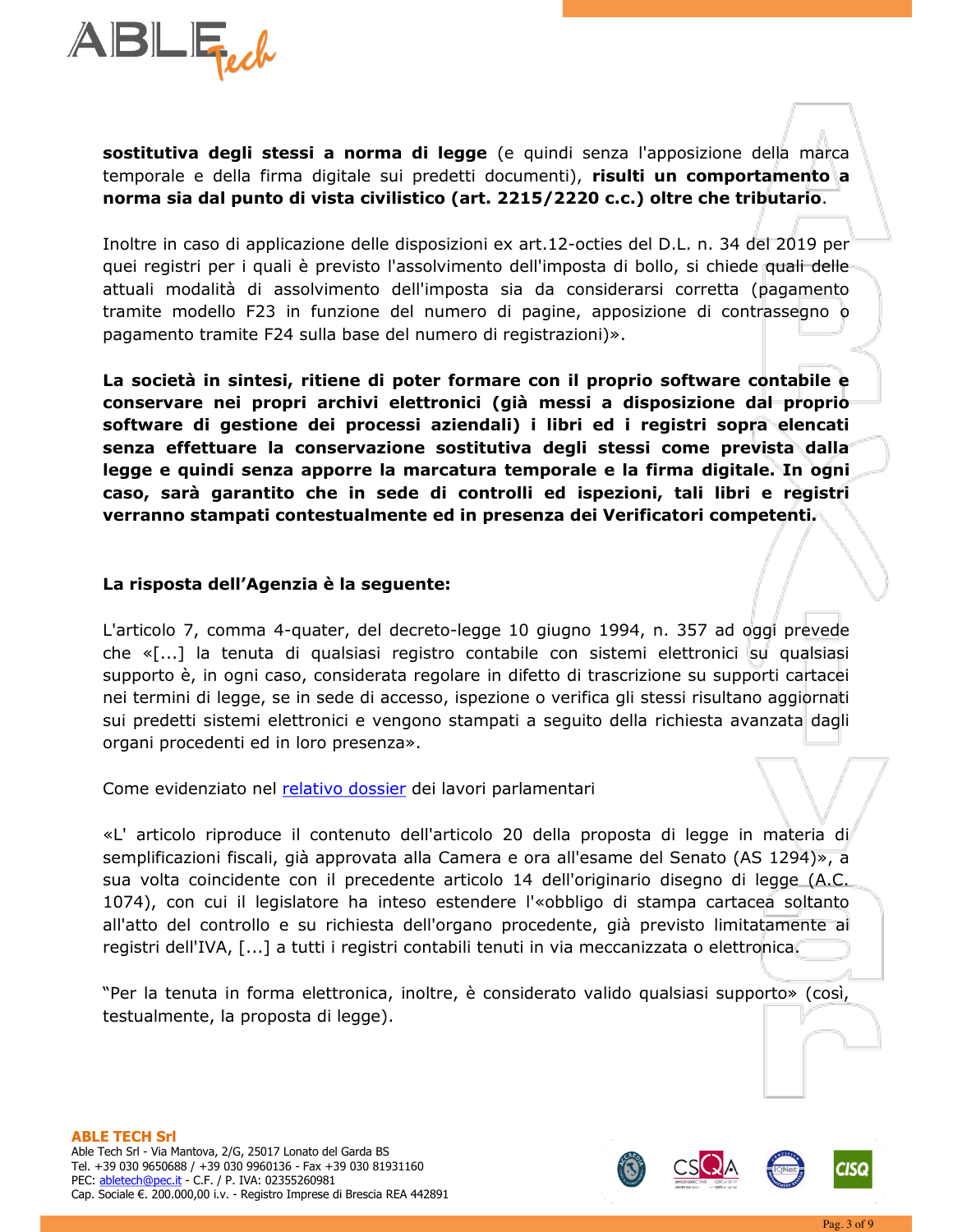

L'intervento richiamato, tuttavia, non ha modificato le norme in tema di conservazione e tra queste, con specifico riferimento ai documenti informatici fiscalmente rilevanti - tra cui «- libro giornale e libro degli inventari; - scritture ausiliarie nelle quali devono essere registrati gli elementi patrimoniali e reddituali; - scritture ausiliarie di magazzino; - registro dei beni ammortizzabili; [...] registri prescritti ai fini dell'imposta sul valore aggiunto,  $[...]$  »

In particolare, il d.m. 17 giugno 2014, ha ricordato che i documenti informatici rilevanti di fini tributari devono possedere le caratteristiche dell'immodificabilità, integrità, autenticità e leggibilità (cfr. l'articolo 2) e prescrive che essi vengano conservati in modo tale che:

a) siano rispettate le norme del codice civile, le disposizioni del codice dell'amministrazione digitale e delle relative regole tecniche e le altre norme tributarie riguardanti la corretta tenuta della contabilità;

b) siano consentite le funzioni di ricerca e di estrazione delle informazioni dagli archivi informatici in relazione almeno al cognome, al nome, alla denominazione, al codice fiscale, alla partita IVA, alla data o associazioni logiche di questi ultimi, laddove tali informazioni siano obbligatoriamente previste. Ulteriori funzioni e chiavi di ricerca ed estrazione potranno essere stabilite in relazione alle diverse tipologie di documento con provvedimento delle competenti Agenzie fiscali.

2. Il processo di conservazione dei documenti informatici termina con l'apposizione di un riferimento temporale opponibile a terzi sul pacchetto di archiviazione.

3. Il processo di conservazione di cui ai commi precedenti è effettuato entro il termine previsto dall'art. 7, comma 4-ter, del decreto-legge 10 giugno 1994, n. 357 [ossia entro «i termini di presentazione delle relative dichiarazioni annuali» sempre che «non siano scaduti da oltre tre mesi», ndr.], convertito con modificazioni dalla legge 4 agosto 1994, n. 489».

In ultimo l'articolo 5, comma 16, del decreto-legge 22 marzo 2021, n. 41, in corso di conversione, ha previsto che «Con riferimento al periodo d'imposta in corso al 31 dicembre 2019, il processo di conservazione di cui all'articolo 3, comma 3, del decreto del Ministro dell'economia e delle finanze 17 giugno 2014, recante disposizioni sulle modalità di assolvimento degli obblighi fiscali relativi ai documenti informatici ed alla loro riproduzione su diversi tipi di supporto, si considera tempestivo se effettuato, al più tardi, entro i tre mesi successivi al termine previsto dall'articolo 7, comma 4-ter, del decreto-legge 10 giugno 1994, n. 357, convertito, con modificazioni, dalla legge 8 agosto 1994, n. 489».

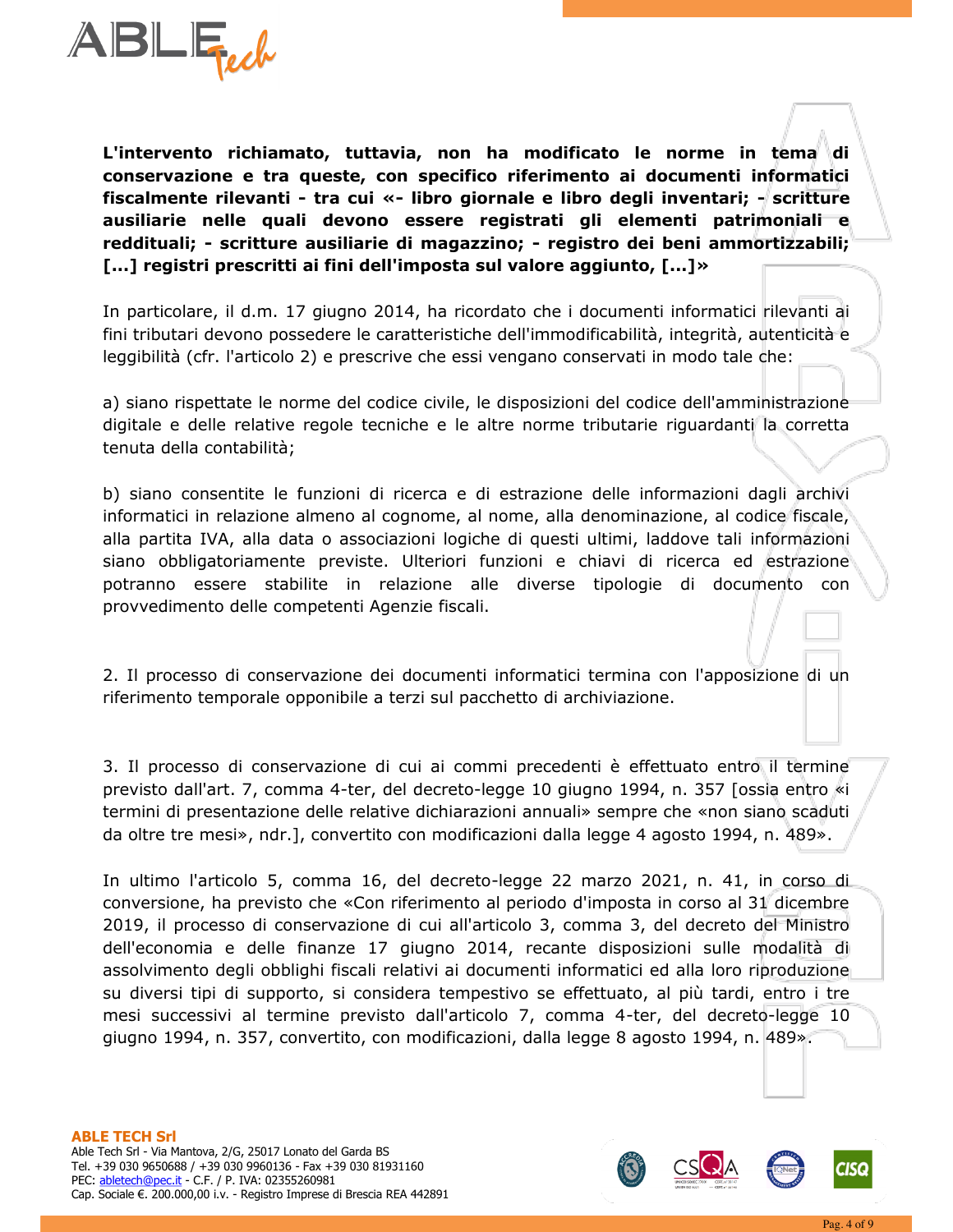

Alla luce di quanto sopra, volendo sintetizzare il quadro normativo in essere, si osserva per inciso, la tenuta e conservazione dei documenti restano concetti ed adempimenti distinti, seppure posti in continuità (si vedano, in questo senso, anche gli articoli 39 del decreto del Presidente della Repubblica 26 ottobre 1972, n. 633 e 22 del decreto del Presidente della Repubblica 29 settembre 1973, n. 600) - qualora, nel rispetto della legislazione vigente, i documenti fiscalmente rilevanti consistano in registri tenuti in formato elettronico:

a) ai fini della loro regolarità, non hanno obbligo di essere stampati sino al terzo (o sesto per il solo 2019) mese successivo al termine di presentazione della relativa dichiarazione dei redditi, salva apposita richiesta in tal senso da parte degli organi di controllo in sede di accesso, ispezione o verifica;

b) entro tale momento (terzo/sesto mese successivo al termine di presentazione della dichiarazione dei redditi) vanno posti in conservazione nel rispetto del citato d.m. 17 giugno 2014 - e, quindi, anche del codice dell'amministrazione digitale (decreto legislativo 7 marzo 2005, n. 82) e dei relativi provvedimenti attuativi ai quali lo stesso d.m. rinvia - laddove il contribuente voglia mantenerli in formato elettronico, ovvero materialiazzati (stampati) in caso contrario.

### La soluzione ipotizzata dall'istante sul punto non risulta dunque condivisibile.

Relativamente all'imposta di bollo, preliminarmente si fa presente che l'obbligo di assolvere l'imposta relativamente alle scritture contabili, è disciplinato dall'articolo 16, lettera a), della tariffa, parte prima, allegata al d.P.R. 26 ottobre 1972, n. 642, che stabilisce che scontano l'imposta di bollo, fin dall'origine, nella misura di euro 16,00, per ogni cento pagine o frazione di cento pagine, i «repertori; libri di cui all'articolo 2214, primo comma, del Codice civile; ogni altro registro, se bollato e vidimato nei modi di cui agli articoli 2215 e 2216 del Codice civile».

In linea generale, quindi, è dovuta l'imposta di bollo per la tenuta del libro giornale, del libro inventari e delle altre scritture contabili di cui all'articolo 2214 del c.c..

Fatta tale premessa, nell'ipotesi in cui la tenuta dei registri contabili e i libri sociali, indipendentemente dalla successiva conservazione, avvenga in modalità elettronica occorre far riferimento al decreto ministeriale 17 giugno 2014, recante «Modalità di assolvimento degli obblighi fiscali relativi ai documenti informatici ed alla loro riproduzione su diversi tipi di supporto», il cui articolo 6 ha previsto nuove modalità di assolvimento dell'imposta di bollo su libri, registri ed altri documenti rilevanti ai fini tributari.

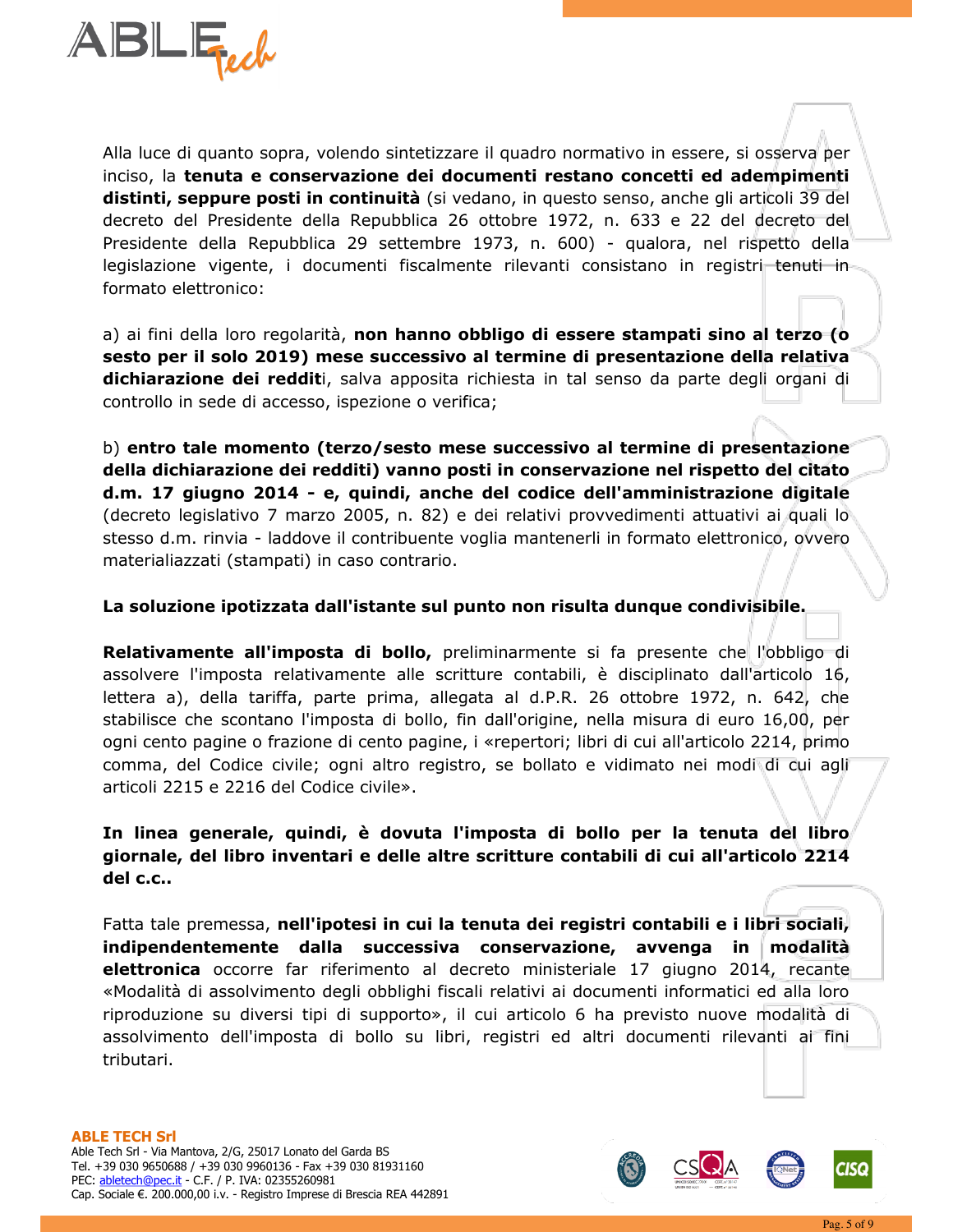

In particolare, il comma 1 del citato articolo 6 prevede che «L'imposta di bollo sui documenti informatici fiscalmente rilevanti è corrisposta mediante versamento nei modi di cui all'art. 17 del decreto legislativo 9 luglio 1997, n. 241, con modalità esclusivamente telematica».

L'imposta si corrisponde con modalità esclusivamente telematica, **mediante modello di** pagamento F24, con il codice tributo "2501" denominato "imposta di bollo su libri, registri ed altri documenti rilevanti ai fini tributari- articolo 6 del decreto 17 giugno 2014", (cfr. risoluzione n. 106/E del 2 dicembre 2014).

Il comma 2 dell'articolo 6 prevede, inoltre, che «Il pagamento dell'imposta relativa agli atti, ai documenti ed ai registri emessi o utilizzati durante l'anno avviene in un'unica soluzione entro centoventi giorni dalla chiusura dell'esercizio».

Da ultimo, il successivo comma 3 al medesimo articolo dispone che «l'imposta sui libri e sui registri di cui all'art. 16 della tariffa allegata al decreto del Presidente della Repubblica 26 ottobre 1972, n. 642, tenuti in modalità informatica, è dovuta ogni 2500 registrazioni o frazioni di esse.

## 2. Istanza di interpello Abletech su tempi di conservazione per contribuenti con periodo d'imposta "infrannuale".

Tramite interpello, Abletech ha recentemente chiesto all'Agenzia delle Entrate chiarimenti sull'interpretazione dell'articolo 7, comma 4-ter, del d.l. n. 357 del 1994 e sulla corretta applicazione del termine per completare il processo di conservazione in relazione ai documenti informatici rilevanti ai fini tributari per i contribuenti con periodo d'imposta non coincidente con l'anno solare, in riferimento alla risoluzione AdE n. 46/E del 10 aprile 2017.

Si riporta il contenuto dell'istanza in quanto utile per ulteriore conferma circa le tempistiche di conservazione che questi particolari soggetti devono adottare.

La domanda all'Agenzia nasce dalla constatazione che dall'esempio riportato nella risoluzione in riferimento all'esercizio non coincidente, il contribuente con periodo d'imposta non coincidente ha meno tempo a disposizione per completare il processo di conservazione rispetto al contribuente con il periodo coincidente con l'anno solare, oltre all'oggettiva difficoltà ed incertezza nel separare concettualmente ed operativamente il processo-diconservazione dei documenti rilevanti ai fini IVA rispetto ai documenti rilevanti solo ai fini reddituali.

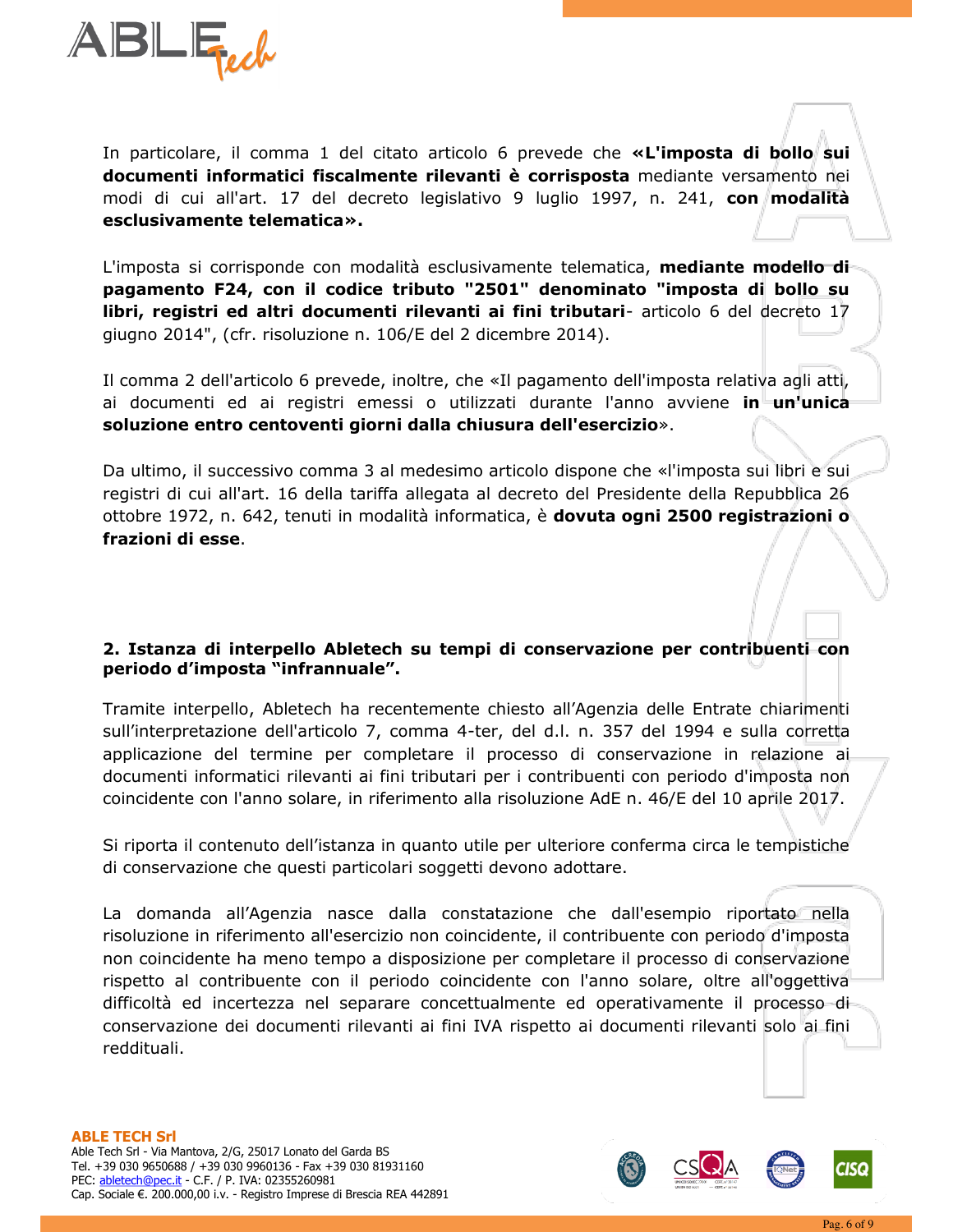

Ciò comporta un termine temporale che risulta essere sfavorevole per il contribuente con periodo non coincidente rispetto al contribuente coincidente con l'anno solare, oltre al disallineamento del termine di conservazione tra documenti di rilevanza ai fini IVA e documenti di rilevanza ai fini dell'imposta sui redditi.

E' utile esemplificare prendendo ad esempio le fatture emesse e relative al mese dieffettuazione dell'operazione di dicembre 2020:

Un cedente/prestatore con periodo d'imposta **coincidente** con l'anno solare, potrà conservare le fatture elettroniche relative al periodo di dicembre 2020 entro massimo il 28/02/2022, mentre un cedente/prestatore con periodo d'imposta non coincidente 01/06/2020 - 31/05/2021 potrà conservare le fatture elettroniche relative a dicembre 2020 entro massimo il 31/07/2021 avendo concretamente molto meno tempo adisposizione (7 mesi in meno), contraddicendo quelli che sono i principi di parità esemplificazione individuati dallo Statuto del Contribuente.

Inoltre, conserverà queste fatture relative a dicembre 2020 con la stessa scadenza di altri documenti rilevanti ai fini delle imposte sui redditi del periodo 01/06/2019 - 31/05/2020".

Nell'interpello è stata perciò proposta all'Agenzia la seguente soluzione:

"In caso di periodo d'imposta non coincidente con l'anno solare, il termine per concludere il processo di conservazione di tutti i documenti, sia rilevanti ai fini IVA che rilevanti ai fini reddituali, relativi al determinato periodo d'imposta non coincidente, è stabilito entro il terzo mese successivo al termine di presentazione della dichiarazione dei redditi, che è presentata entro l'undicesimo mese successivo a quello di chiusura del periodo d'imposta non coincidente.

Questa soluzione permetterebbe di avere maggior chiarezza, allineamento esemplificazione per assicurare il rispetto da parte dei contribuenti che presentano un periodo di imposta non coincidente della scadenza ultima di esecuzione della conservazione per i documenti informatici rilevanti sia ai fini dell'imposta sul valore aggiunto che ai fini delle imposte sui redditi.

Ciò è fondamentale anche per la corretta configurazione dei sistemi e dei processi di conservazione digitali in Italia che nella maggior pare dei casi funzionano attraverso degli automatismi che si basano sulla data di chiusura del periodo d'imposta non coincidente, trovando difficoltà nel distinguere i documenti rilevanti ai fini IVA rispetto a quelli di sola rilevanza reddituale.

Avere quindi un'unica scadenza di conservazione applicabile per tutti i documenti riferiti ad un periodo non coincidente significherebbe aver semplificato di molto il calcolo e la relativa sua applicazione pratica da parte dei contribuenti, in quanto risulterebbe similare

#### **ABLE TECH Srl**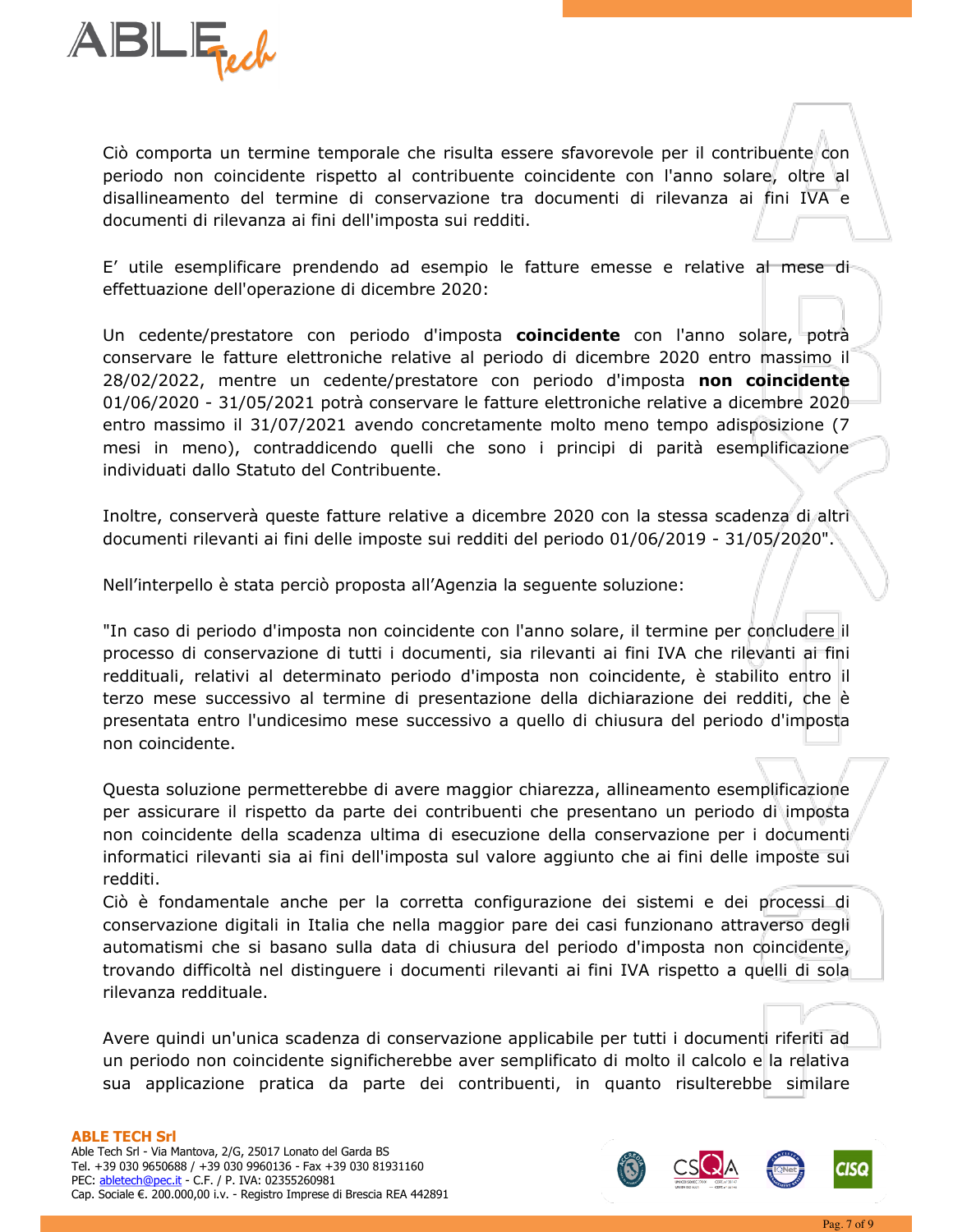

concettualmente al caso del periodo coincidente con l'anno solare, ovvero si calcolerebbe la scadenza ultima di conservazione entro quattordici mesi dalla data di chiusura del periodo d'imposta non coincidente, considerando quindi gli undici mesi previsti per la presentazione della dichiarazione dei redditi a cui vanno sommati i tre mesi per il successivo termine ultimo di conservazione riferendosi esclusivamente alla data di chiusura del periodo d'imposta non coincidente".

## Risposta dell'Agenzia delle Entrate

"Questa Agenzia assicura a qualsiasi contribuente la consulenza scritta, ma esclusivamente .... quando vi sono condizioni di obiettiva incertezza sulla corretta interpretazione di tali disposizioni e la corretta qualificazione di fattispecie alla luce delle disposizioni tributarie applicabili alle medesime" [lett. a)].

Al riguardo si osserva che il presente interpello è inammissibile in quanto non ricorrono le obiettive condizioni di incertezza ai sensi dell'articolo 11, comma 4, della legge 27 luglio 2000, n. 212.

A tale proposito si osserva che ai sensi dell'articolo 2, comma 1, del d.P.R. 22 luglio 1998, le persone fisiche e le società o le associazioni di cui all'articolo 6 d.P.R.n. 600 del 1973, "presentano la dichiarazione (...) tra il 1º maggio ed il 30 giugno ovvero in via telematica entro il 30 novembre dell'anno successivo a quello di chiusura del periodo di imposta".

Ai sensi del successivo comma 2 "i soggetti all'imposta sul reddito delle persone giuridiche, presentano la dichiarazione (...) entro l'ultimo giorno dell'undicesimo mese successivo a quello di chiusura del periodo d'imposta".

Inoltre, in relazione alla conservazione dei documenti informatici fiscalmente rilevanti, come precisato dalla citata risoluzione n. 46 del 2017, ai sensi dell'articolo 3, comma 3, del d.m 17 giugno 2014 (che rinvia all'articolo 7, comma 4-ter, del d.l. n.357 del 1994) la conservazione dei documenti informatici, ai fini della rilevanza fiscale, deve essere eseguita entro il terzo mese successivo al termine di presentazione delle dichiarazioni annuali, da intendersi, in un'ottica di semplificazione e uniformità del sistema, con il termine di presentazione delle dichiarazioni dei redditi.

In altre parole, il termine di riferimento per procedere alla conservazione di tutti i documenti informatici coincide con il termine per la presentazione della dichiarazione annuale dei redditi, termine valido anche per i documenti rilevanti ai fini dell'imposta sul valore aggiunto, ancorché a partire dal periodo d'imposta 2017 i termini di presentazione delle dichiarazioni rilevanti ai fini delle imposte sui redditi e dell'IVA siano disallineati.

A tale riguardo, la citata risoluzione ha precisato che "in caso di periodo d'imposta non coincidente con l'anno solare, i documenti rilevanti ai fini IVA riferibili ad un